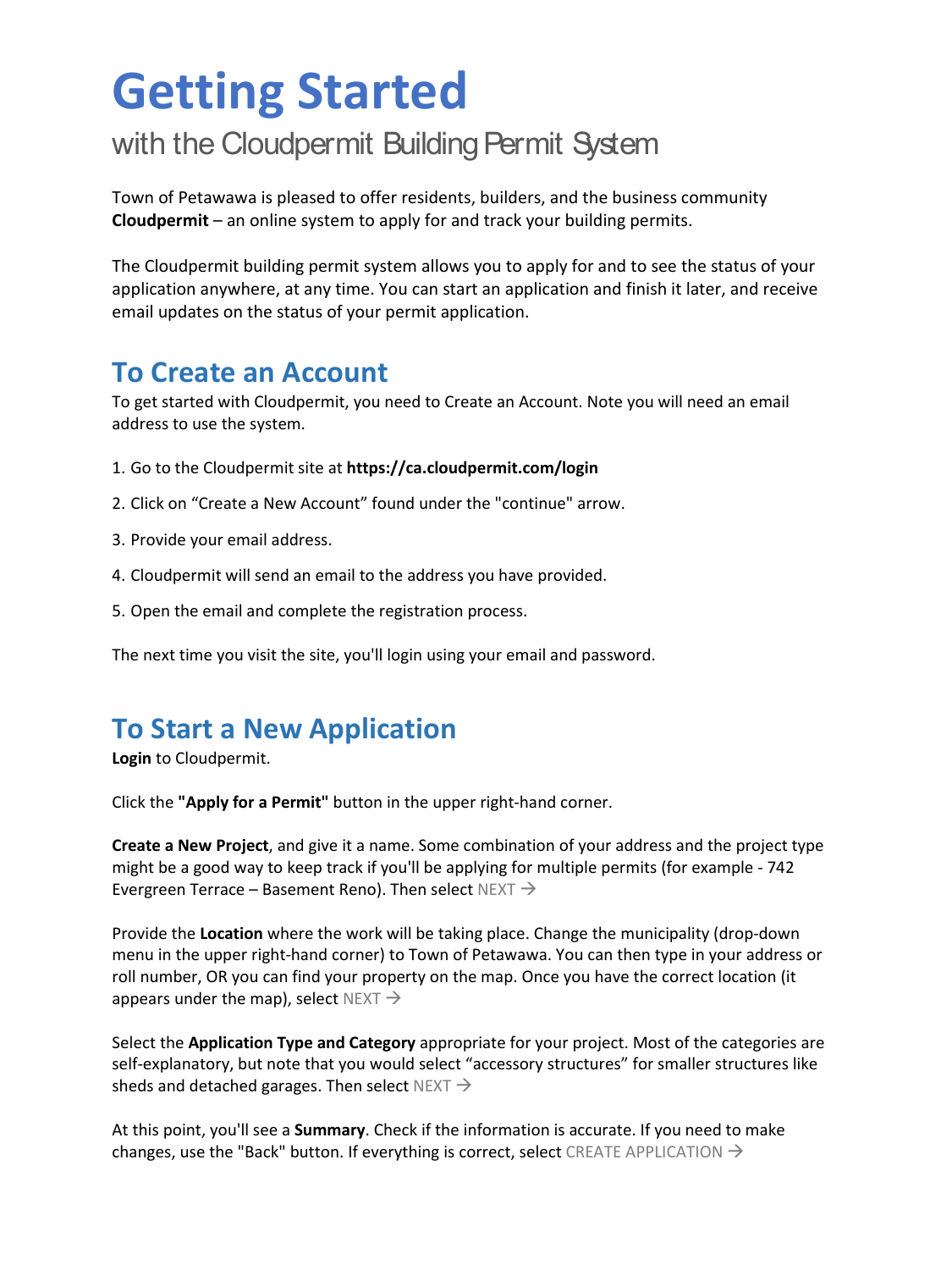## **Draft Permit Application**

You'll now see your draft Building Permit application. You'll need to provide a bit more information before submitting your application request.

 $\rightarrow$  Ensure the "receive email notifications" is marked as YES. (Email is the primary way in which we will communicate with you throughout the process.)

#### *Under "General"*

Under **Parties of the Application**, you can add email addresses for other people and/or companies that should have access to the application. You may wish to add your spouse, contractor, architect, etc.

 $\rightarrow$  You must have an owner and an applicant. Make sure to include contact information for both. Note the owner and applicant may be the same person.

 $\rightarrow$  When you provide another party's information, you'll be asked to give them permission to modify (change) the application and/or add new applications to the project. For example, you may wish to give your heating contractor the ability to add a new application for a heating permit.

 $\rightarrow$  You can also opt to type in the information manually, in which case the party will not receive an email indicating they have been added to the application.

Under **Application Data**, indicate what type of work you are doing, and the type of building on which you'll be working. When you do that, any additional forms that you are required to complete will appear. Click on the forms and complete the required information.

#### *Under "Attachments"*

You may also be required to provide **Attachments** like site plans, architectural drawings, etc. Click on the "Attachments" title to see what is required for your project.

 $\rightarrow$  Upload your items by dragging them into the grey box OR using the "click here" button to select them from your computer.

 $\rightarrow$  Once they have uploaded, select the type of attachment and then select done.

 $\rightarrow$  Do this for all of the required attachments.

If at any time you need to change or update the attachments (prior to submitting your application), you can delete (the little garbage cans) and upload again.

#### **Sign Off on the Application**

At this point, you are ready to **Sign Off** on the application, using the button at the top right-hand side of the page.

 $\rightarrow$  Review the items listed and indicate if they apply and/or you agree with the terms. Then click "sign off application."

 $\rightarrow$  Note that you can download a copy of the sign-off form at the top of the page.

#### **Submit your Application**

You will receive an email to confirm your application has been submitted, and you'll receive subsequent emails regarding its status. You will also receive an email advising you when the building permit is ready and how to pay.